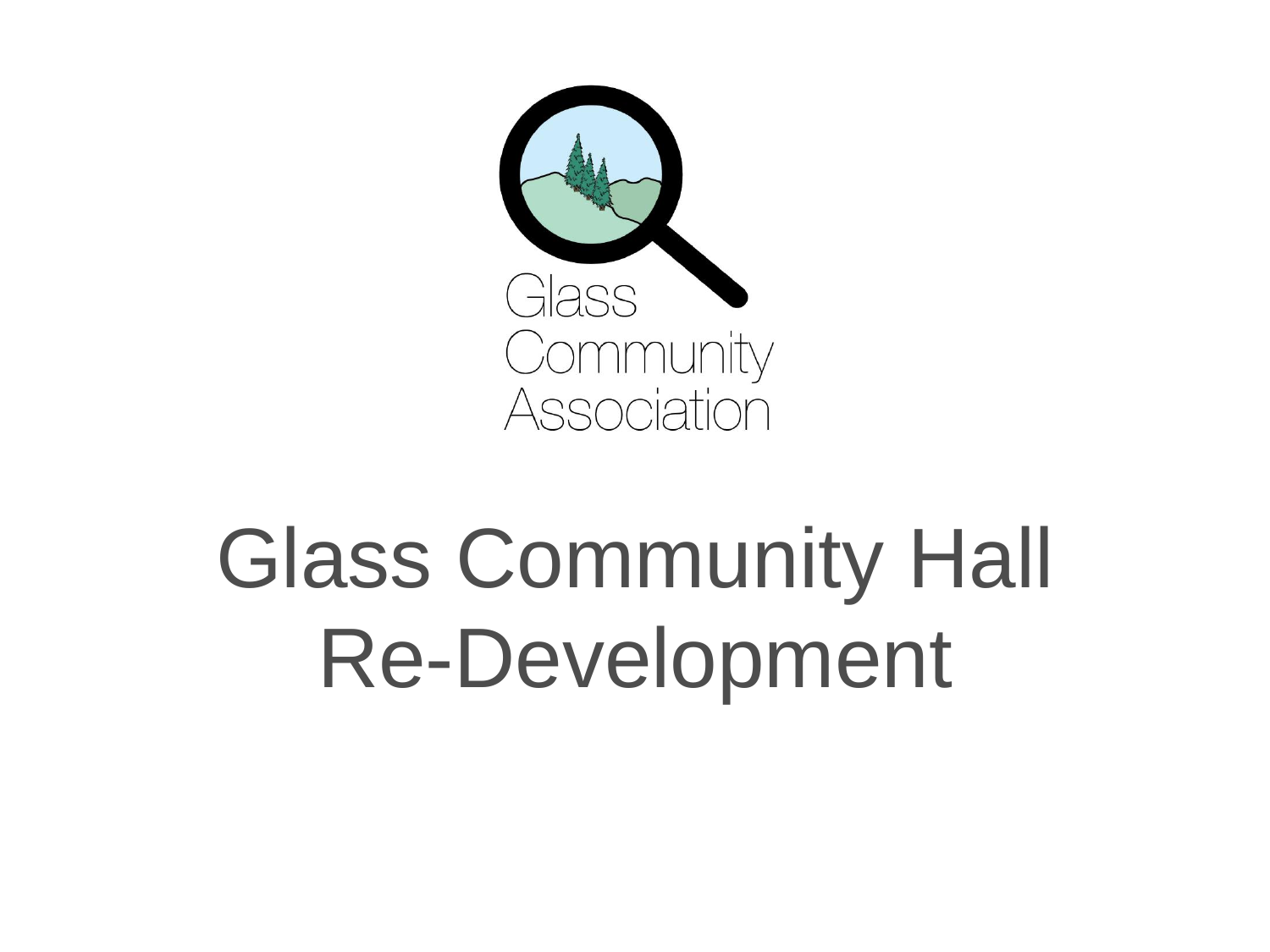## The longer we wait, the more it costs, the harder it becomes

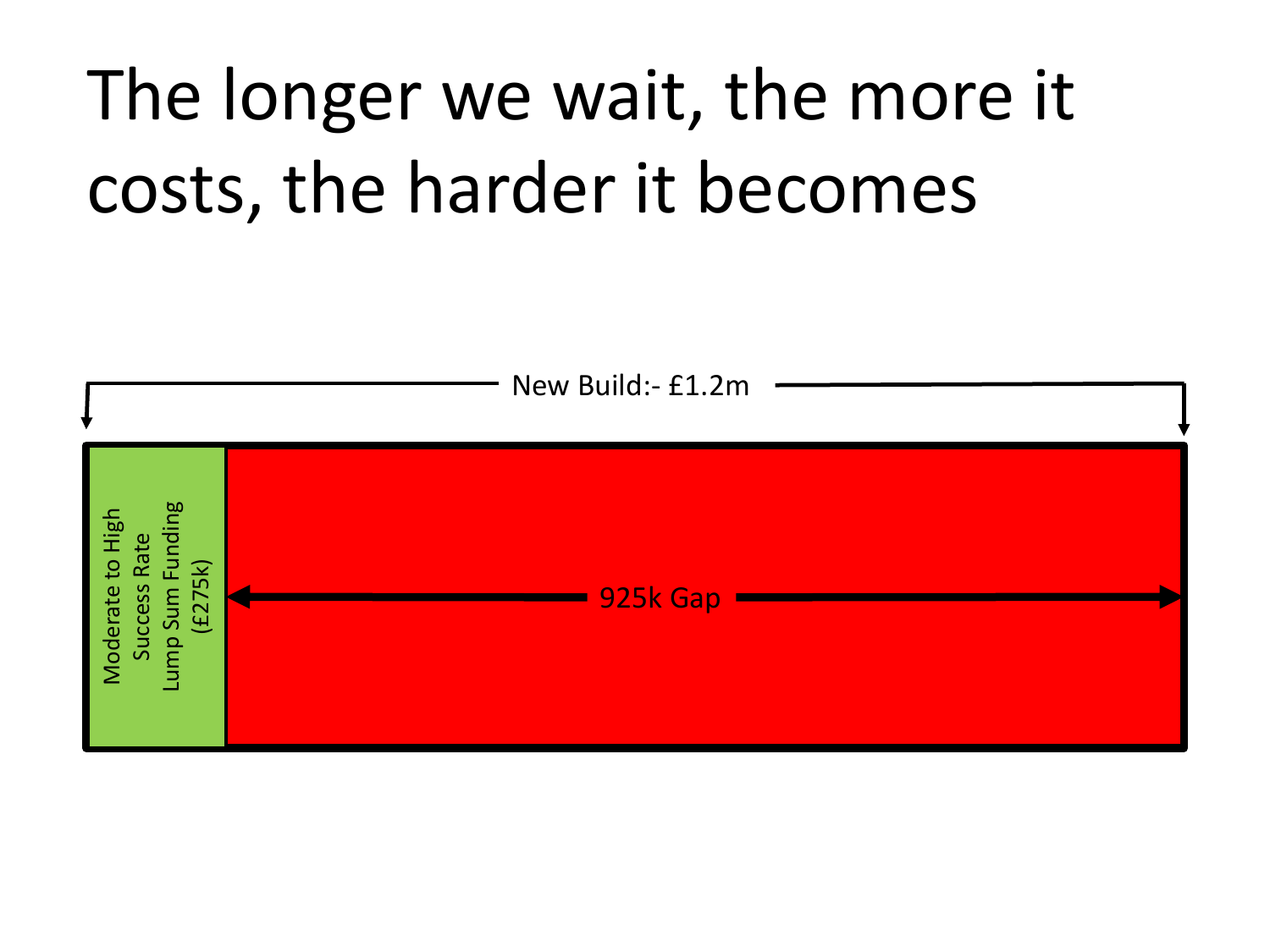#### Current scenario

- Urgent (reactive) repairs
- Very limited insulation
- Green space damp, closed off.
- Electric bill could be (at best!) 77% of costs by November 2022.

#### But….

• People love the Hall, we want more of it, we stump up time & money!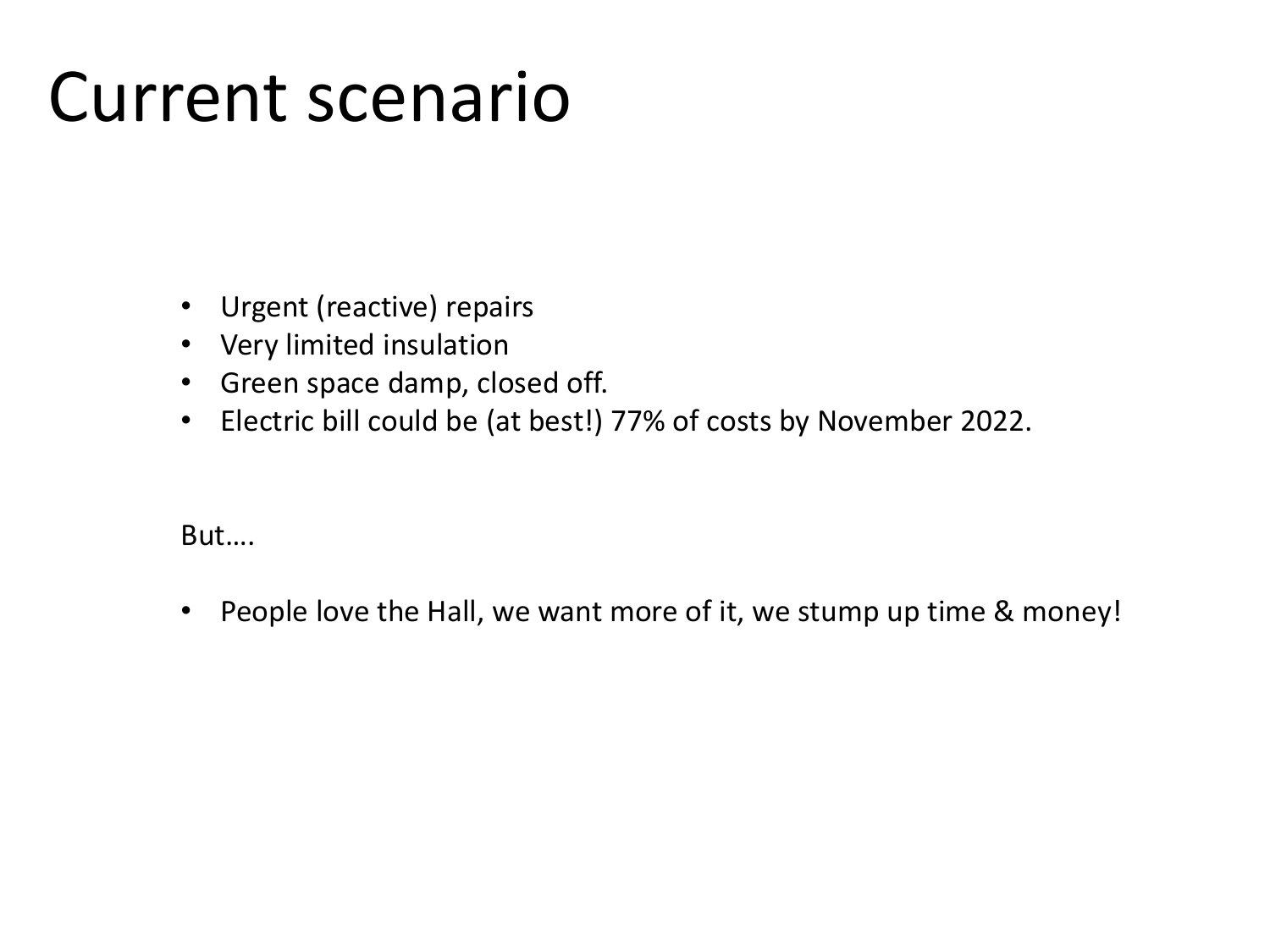#### Gable end is leaning

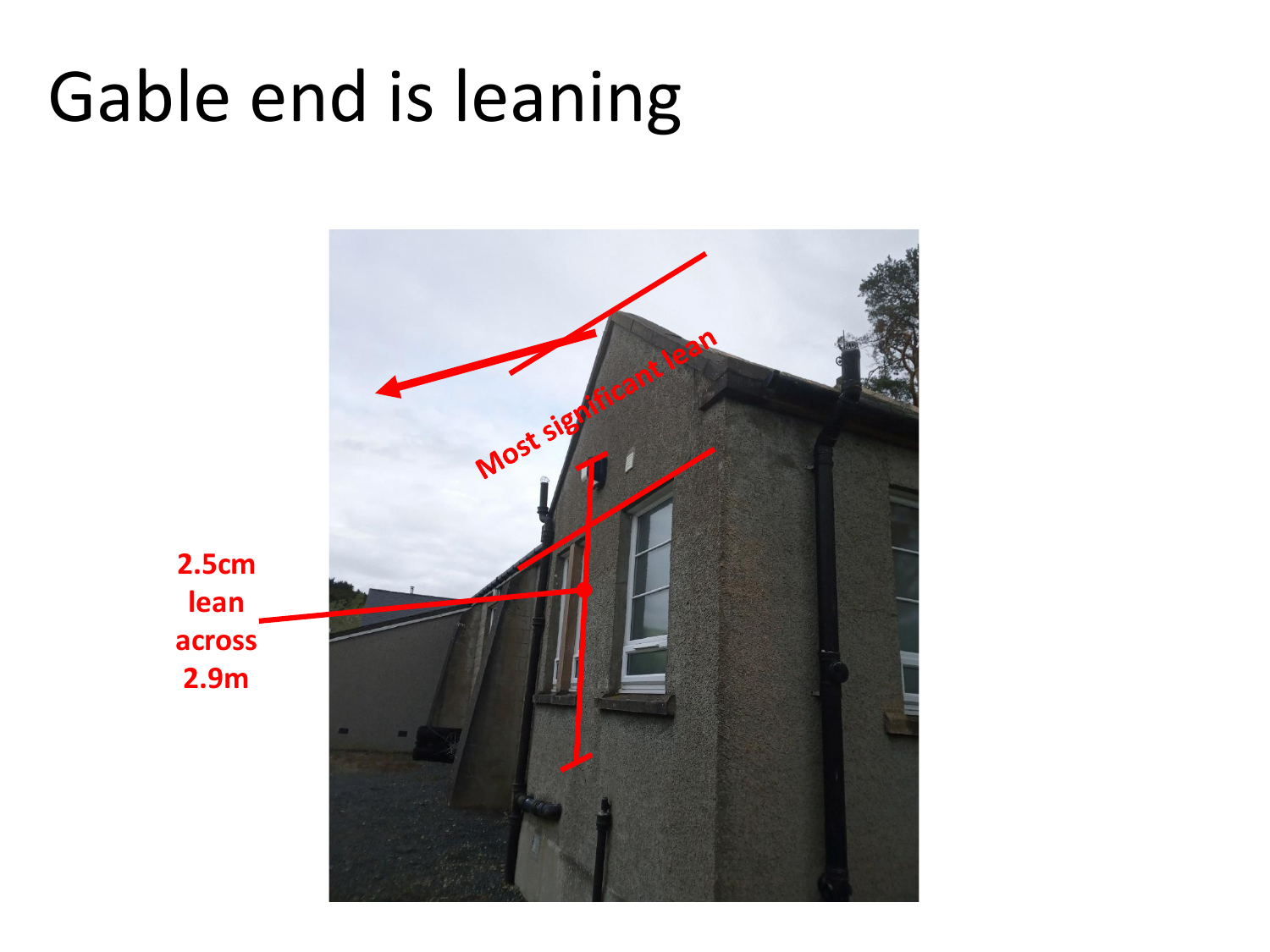#### **Delivery**



- Repair external façade
- Complete community space (bell mouth, drainage, access)
- Insulate roof (main hall & above toilets)
- Re-build gable end (ladies elevation)
- Prepare designs for toilets, glazed entry & wall insulating
- Contracting & procurement (>30k contract)
- Re-decorate main hall, new heating panels throughout
- Lower ceiling heights green room, kitchen (insulate, decorate)
- Move kitchen to re-purpose (old) gents toilet
- Change existing female WCs to storage
- Re-decorate & lower ceilings in old kitchen & green room
- Install selective electric provision from a generator
- 30 person sewage treatment plant and connect to drains
- Make 'good' external area.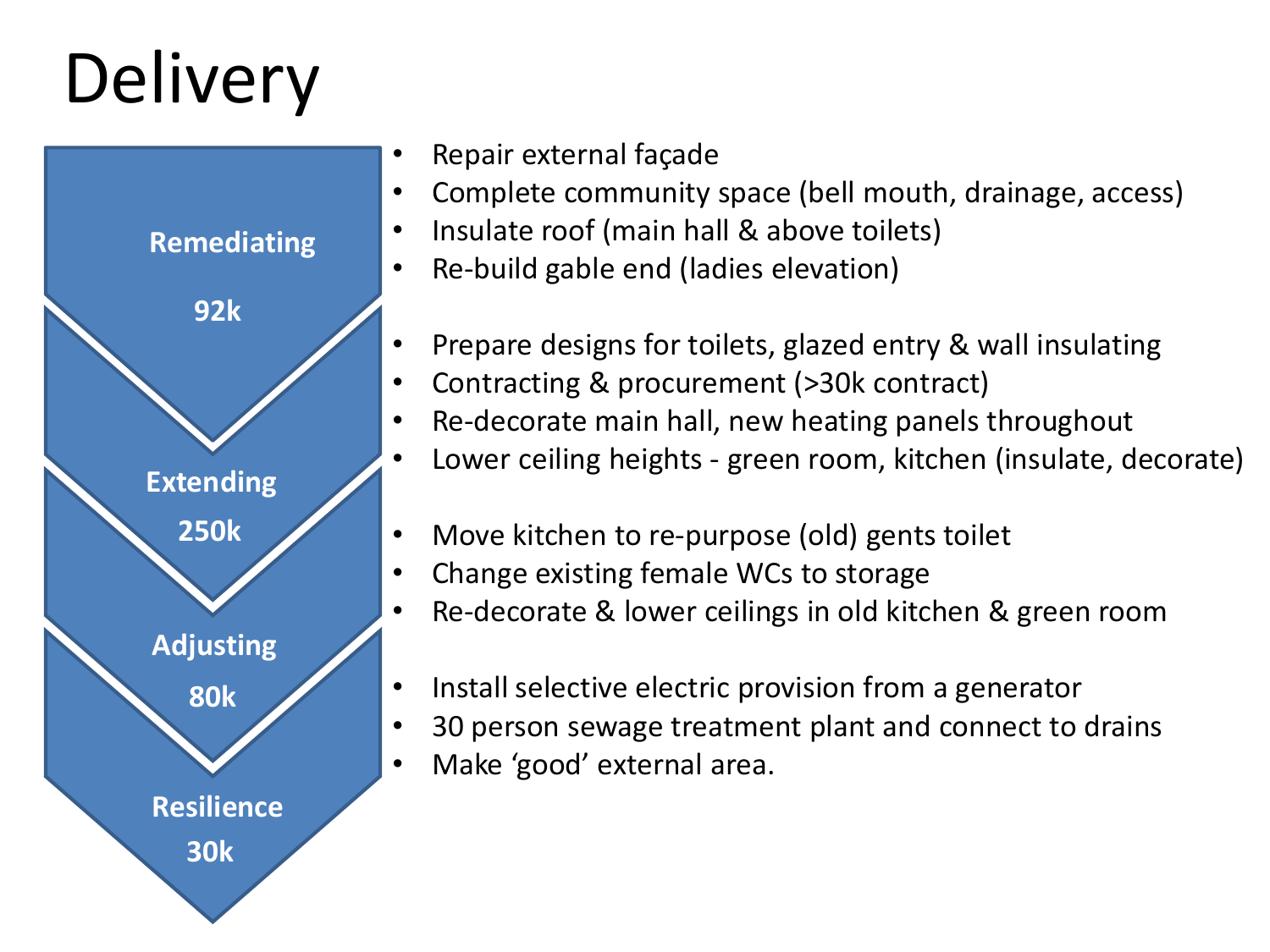#### May/June 2022 successes

Dorenell Wind Farm – Applied for 17k, awarded 10k (access to green space)

Glens of Foudland – Applied for 2k, awarded 1k (roof insulation)

Gordon and Ena Baxter Foundation  $-$  'in principle' 25k for kitchen refurb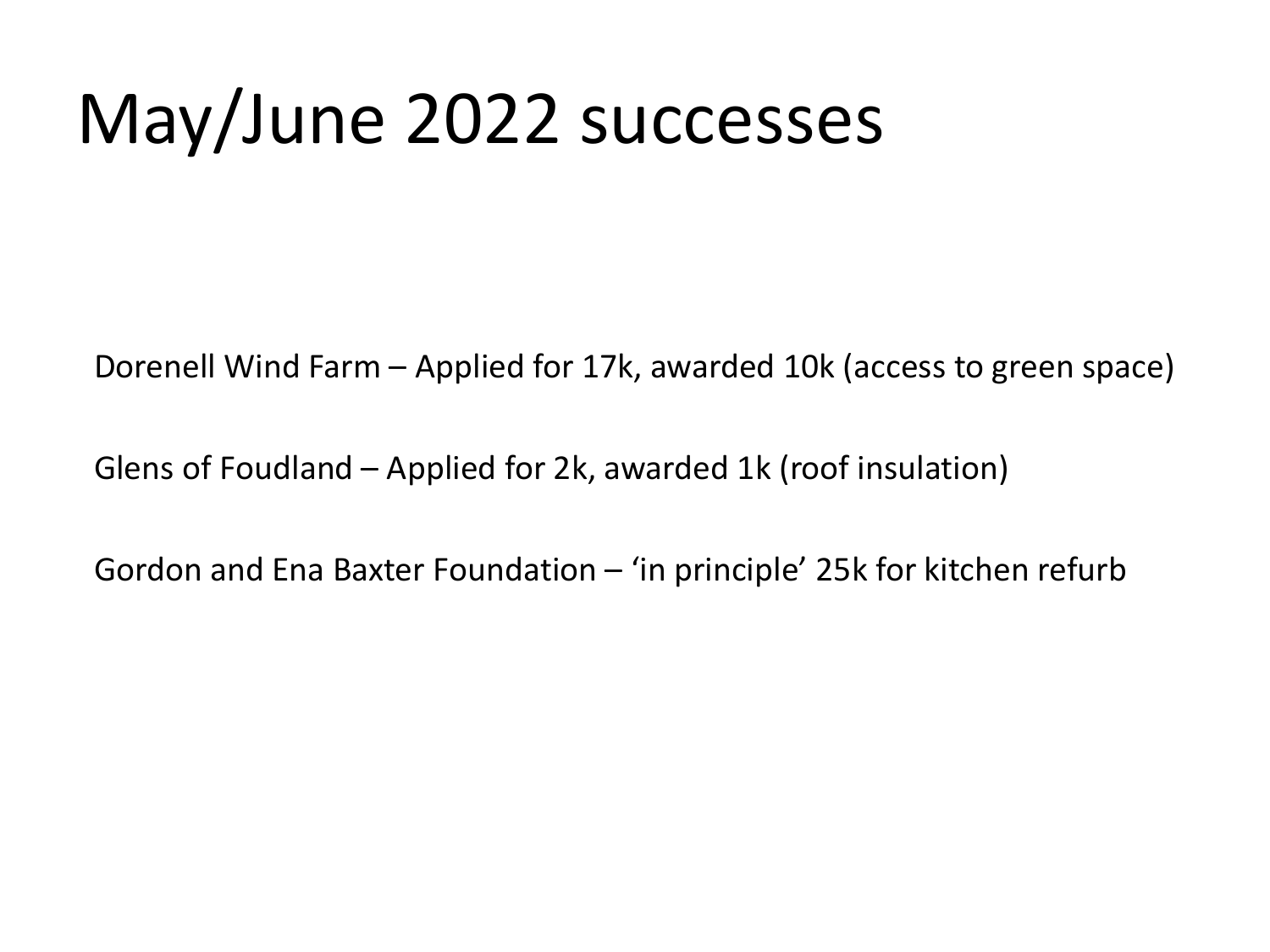#### Next 6-12 months

Outcomes Imminent:

Clashindarroch (85k – Outdoor space, Architect, Roof, Drainage, Geotech. services). National Lottery (12k – Outdoor space)

Next bids to 2023:

Clashindarroch: 100k, deadline 5th September 2022 (Toilet block, heating) National Lottery AFA: 150k, deadline 31 September 2022 (Toilet block, glazed entry) Dorenell: 28k, deadline 31<sup>st</sup> July 2022 (re-position kitchen) Cairnie Glass: 1k, June 2022 (green room ceiling) Robertson Trust: 2k, no deadline (kitchen fit-out) Gordon Ena Baxter Foundation: 25k, start 2023 (kitchen fit-out)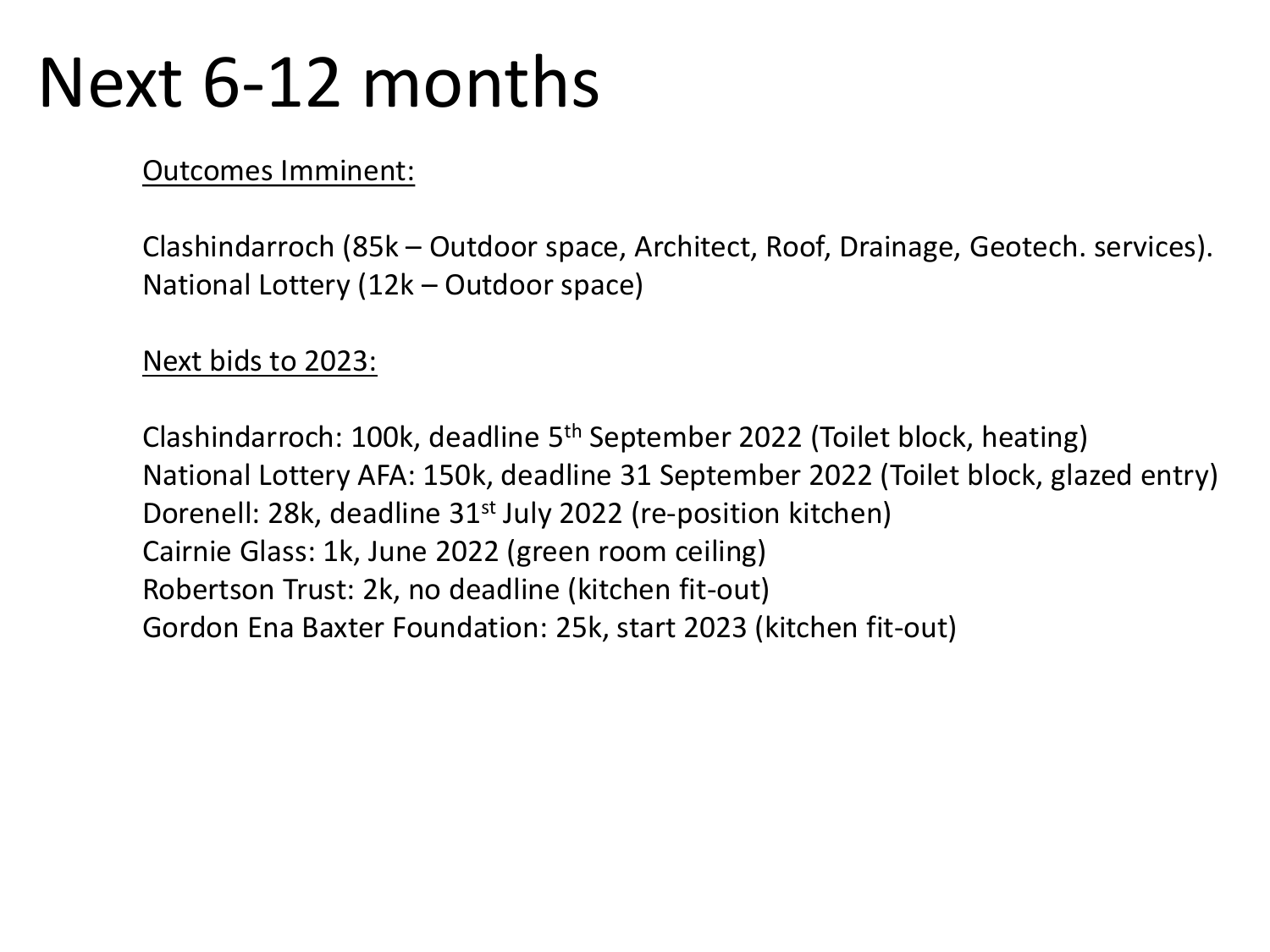#### Other funders in the mix

- Glass Community (you, me, the rest of the 166 houses!)
- Landfill funds (13 of them!)
- Mary Salmond Trust (small bids external furniture)
- Tesco Community Grants (small bids community orchard, sports kit)
- Garfield Weston Foundation (multiple options)
- SSEN Resilience Fund (generator & installation for power cuts)
- William Grant Foundation (needs employee nomination)
- Private Donors
- Crowd funding from the 'friends' community (all the people overseas viewing our website)
- Budge Foundation (smaller grants; kitchen and community space)
- MacRobert Trust
- PF Charitable Trust